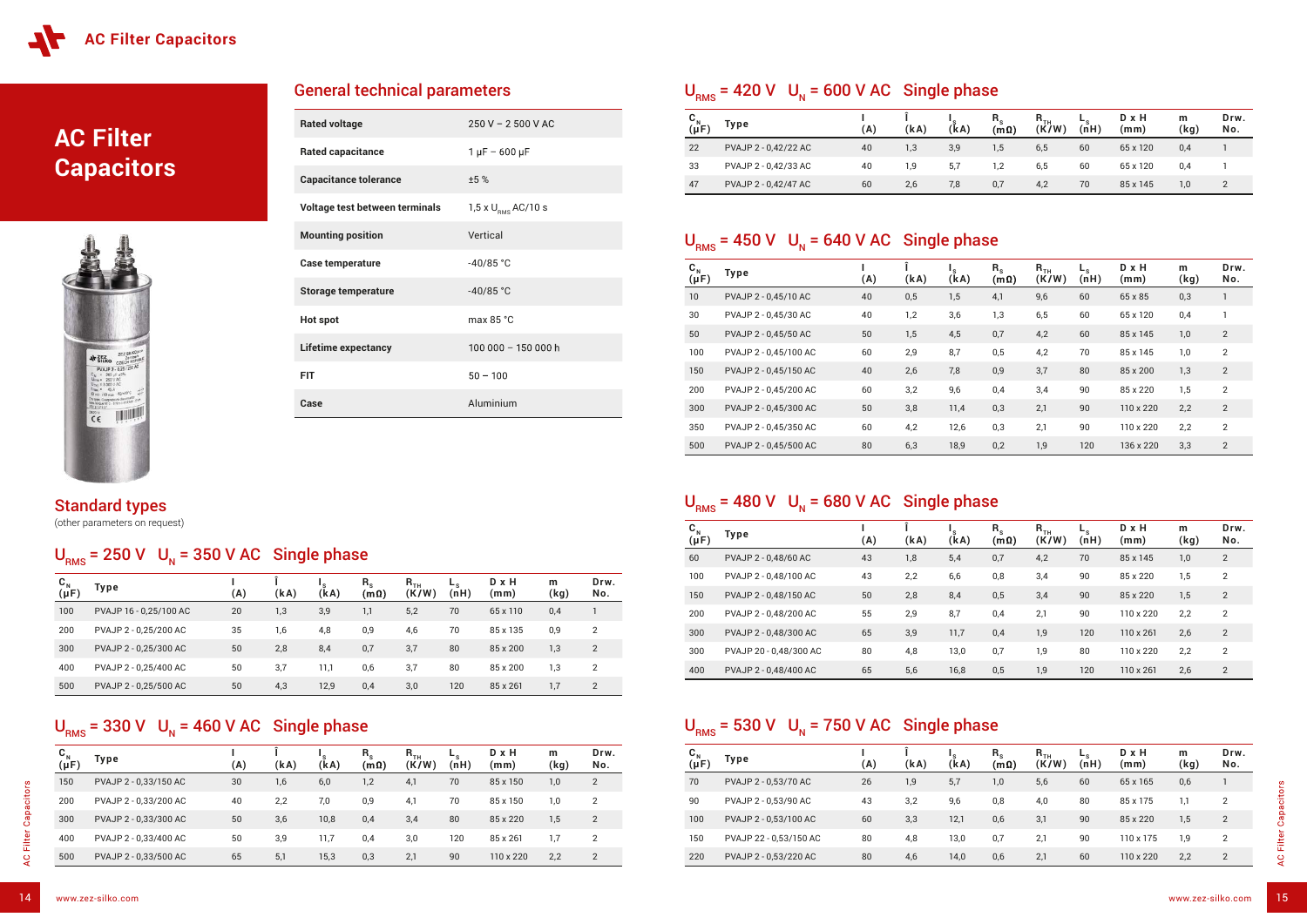### $U<sub>RMS</sub>$  = 600 V  $U<sub>N</sub>$  = 850 V AC Single phase

| $\mathbf{C}_{\mathbf{N}}$<br>$(\mu F)$ | Type                 | (A) | (kA) | ' s<br>(kA) | $R_{s}$<br>(m <sub>Ω</sub> ) | $\mathsf{R}_{\scriptscriptstyle\mathsf{TH}}$<br>(K/W) | $-$ s<br>(nH) | D x H<br>(mm) | m<br>(kg) | Drw.<br>No.    |
|----------------------------------------|----------------------|-----|------|-------------|------------------------------|-------------------------------------------------------|---------------|---------------|-----------|----------------|
| 68                                     | PVAJP 2 - 0,6/68 AC  | 40  | 1,8  | 5,4         | 0,5                          | 4,0                                                   | 80            | 85 x 175      | 1,1       | 2              |
| 100                                    | PVAJP 2 - 0,6/100 AC | 40  | 2,9  | 8,7         | 0,6                          | 3,4                                                   | 90            | 85 x 220      | 1,5       | 2              |
| 120                                    | PVAJP 2 - 0,6/120 AC | 80  | 3,3  | 9,9         | 0,3                          | 2,9                                                   | 90            | 110 x 185     | 1,9       | $\overline{2}$ |
| 150                                    | PVAJP 2 - 0,6/150 AC | 50  | 3,8  | 11,4        | 0,4                          | 2,1                                                   | 90            | 110 x 220     | 2,2       | 2              |

#### $U<sub>RMS</sub>$  = 720 V  $U<sub>N</sub>$  = 1020 V AC Single phase

| $\mathbf{C}_{N}$<br>$(\mu F)$ | Type                 | (A) | (kA) | 's<br>(kA) | $R_{s}$<br>$(m\Omega)$ | $R_{TH}$<br>(K/W) | $-$ s<br>(nH) | D x H<br>(mm) | m<br>(kg) | Drw.<br>No. |
|-------------------------------|----------------------|-----|------|------------|------------------------|-------------------|---------------|---------------|-----------|-------------|
| 33                            | PVAJP 2 - 0,78/33 AC | 50  | 3,2  | 9,0        | 0,8                    | 4,1               | 70            | 85 x 150      | 1,0       |             |
| 47                            | PVAJP 2 - 0,78/47 AC | 60  | 4,2  | 12,6       | 0,5                    | 3,4               | 90            | 85 x 220      | 5.،       |             |
| 68                            | PVAJP 2 - 0,78/68 AC | 60  | 5,6  | 16,8       | 0,3                    | 2,1               | 90            | 110 x 220     | 2,2       |             |

### $U<sub>RMS</sub>$  = 850 V  $U<sub>N</sub>$  = 1200 V AC Single phase

| $C_{N \atop (\mu F)}$ | Type                  | (A) | (kA) | (kA) | $R_{s}$<br>$(m\Omega)$ | $\mathsf{R}_{\sf TH}$<br>(K/W) | ► c<br>(nH) | D x H<br>(mm) | m<br>(kg) | Drw.<br>No. |
|-----------------------|-----------------------|-----|------|------|------------------------|--------------------------------|-------------|---------------|-----------|-------------|
| 40                    | PVAJP 116 - 1,2/40 AC | 60  | 4,0  | 11,8 | 0,7                    | 2,2                            | 90          | 116 x 175     | 1,9       |             |
| 60                    | PVAJP 116 - 1,2/60 AC | 80  | 5,5  | 15,4 | 0,7                    | 1,8                            | 110         | 116 x 220     | 2,4       |             |
| 60                    | PJAJP 116 - 1,2/60 AC | 80  | 5,5  | 15,4 | 0,7                    | 1,8                            | 110         | 116 x 220     | 2,4       |             |

### $U<sub>RMS</sub>$  = 2500 V  $U<sub>N</sub>$  = 3535 V AC Single phase

| し <sub>N</sub><br>(μF | Type                 | A) | (kA) | (kA) | n <sub>s</sub><br>$(m\Omega)$ | $n_{TH}$<br>(K/W) | $-$ s<br>(nH) | D x H<br>(mm) | m<br>(kg) | Drw.<br>No. |
|-----------------------|----------------------|----|------|------|-------------------------------|-------------------|---------------|---------------|-----------|-------------|
| 53                    | PVAJP 2 - 0,72/53 AC | 80 | 2,9  | 8,7  | 0,6                           | 3,4               | 90            | 85 x 220      | 1,5       |             |
| 68                    | PVAJP 2 - 0,72/68 AC | 80 | 3,2  | 9,6  | 0,6                           | 2,9               | 90            | 110 x 185     | 1.9       |             |

## $U<sub>RMS</sub>$  = 780 V  $U<sub>N</sub>$  = 1100 V AC Single phase

| $(\mu F)$ | Type                   | (A) | (kA) | (kA) | $R_{s}$<br>$(m\Omega)$ | $\mathsf{R}_{\scriptscriptstyle\mathsf{TH}}$<br>(K/W) | −s<br>(nH) | D x H<br>(mm) | m<br>(kg) | Drw.<br>No. |
|-----------|------------------------|-----|------|------|------------------------|-------------------------------------------------------|------------|---------------|-----------|-------------|
| 33        | PVAJP 2 - 0,85/33 AC   | 50  | 3,3  | 9,9  | 0,4                    | 3,7                                                   | 90         | 85 x 200      | 1,3       | 2           |
| 55,7      | PVAJP 2 - 0,85/55,7 AC | 60  | 6,1  | 18,3 | 0,3                    | 2,1                                                   | 90         | 110 x 220     | 2,2       | 2           |
| 80        | PVAJP 2 - 0,85/80 AC   | 65  | 4,2  | 12,0 | 0,6                    | 2,1                                                   | 110        | 110 x 220     | 2,4       | 2           |
| 120       | PVAJP 2 - 0,85/120 AC  | 60  | 6,5  | 19,5 | 1,0                    | 2,1                                                   | 120        | 136 x 220     | 3,3       | 2           |

## $U<sub>RMS</sub>$  = 1200 V  $U<sub>N</sub>$  = 1700 V AC Single phase

| $C_{N}$<br>( $\mu$ F | <b>Type</b>           | (A) | (kA) | (kA) | $n_{s}$<br>$(m\Omega)$ | R <sub>TH</sub><br>(K/W) | $-$ s<br>(nH) | D x H<br>(mm)    | m<br>(kg) | Drw.<br>No. |
|----------------------|-----------------------|-----|------|------|------------------------|--------------------------|---------------|------------------|-----------|-------------|
| 2,2                  | PJAJP 10 - 2,5/2,2 AC | 30  | 0,6  | 1,8  | I,I                    | 4,1                      | 90            | 85 x 165         |           |             |
| 4                    | PJAJP 20 - 2,5/4 AC   | 40  | 1,3  | 3,9  | 0,6                    | 2,1                      | 90            | $110 \times 165$ |           |             |







Drawing 1 Drawing 2 Drawing 2 Drawing 3